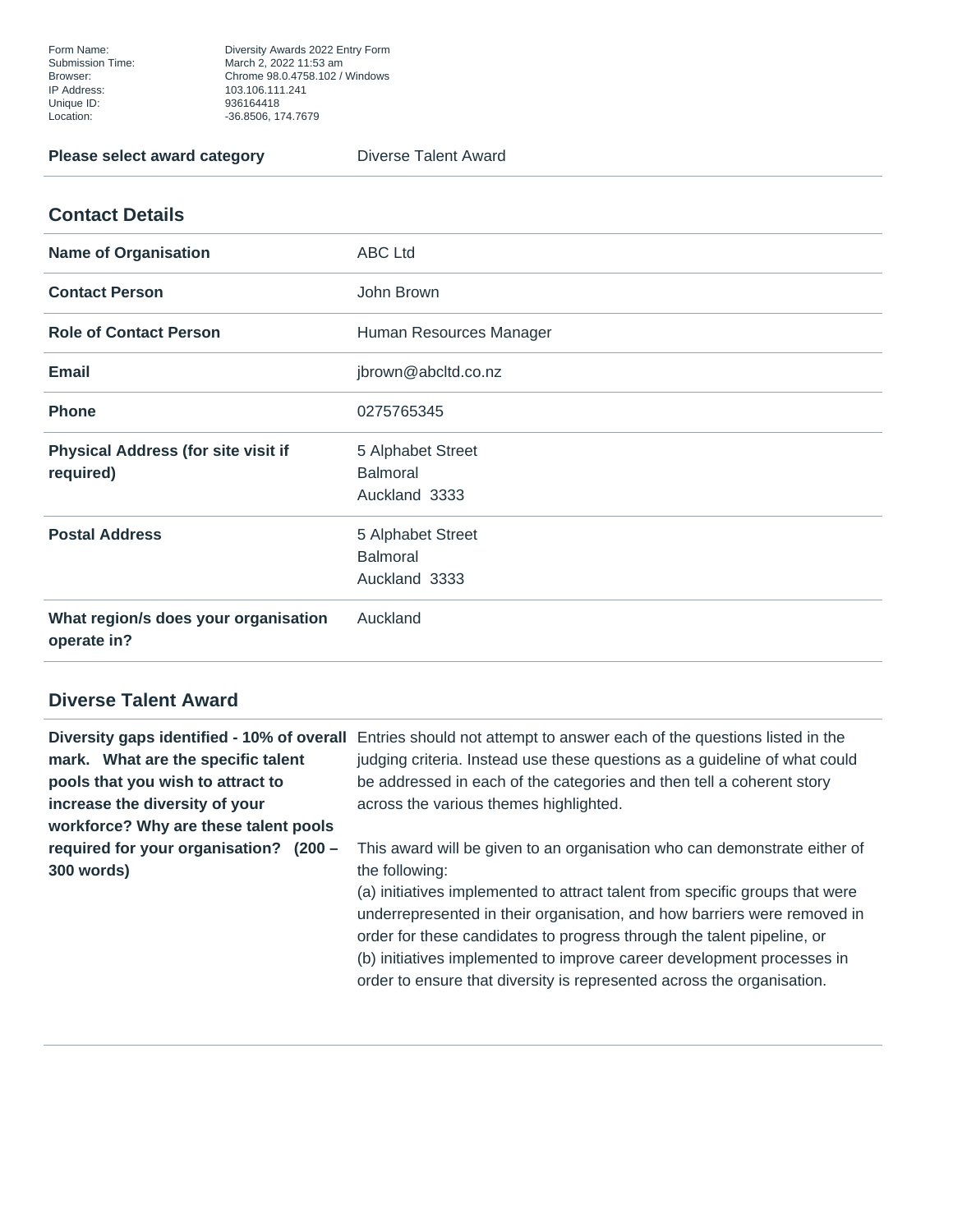**The initiative - 25% of overall mark. Choose between either of the following options, or you can submit an end-to-end diversity initiative for a specific group that encompasses both subcategories. Please make it clear which option you have chosen: a) Attracting diverse talent What initiatives have you implemented to attract applications from the above mentioned diverse groups? Please include information which will assist the judges to understand unique challenges and constraints facing your organisation in attracting people from these diverse groups (eg. organisation size, workforce composition, culture, industry sector, locations, structure, hours of operation etc). b) Developing diverse talent What career development initiatives have you implemented to build diverse and equitable representation across all areas of your organisation. How does your organisation approach equity in performance monitoring? Do you have any initiatives to reduce demographic pay gaps across groups? How is career progression of people from non-dominant groups celebrated in your organisation? (400-550 words)**

**Implementation - 25% of overall mark. How was the initiative developed? How was it introduced to the workforce? How was it implemented? How is the initiative supported by the leaders/managers of the organisation and what level of accountability does management take for the success of the initiative? Specifically, in terms of the two subcategories above: a) How have you removed internal bias and barriers from the screening and selection process. How have you overcome these challenges? b) How are managers equipped to support talent development and performance monitoring across diverse teams? (400 – 550 words)** Enter your text here.